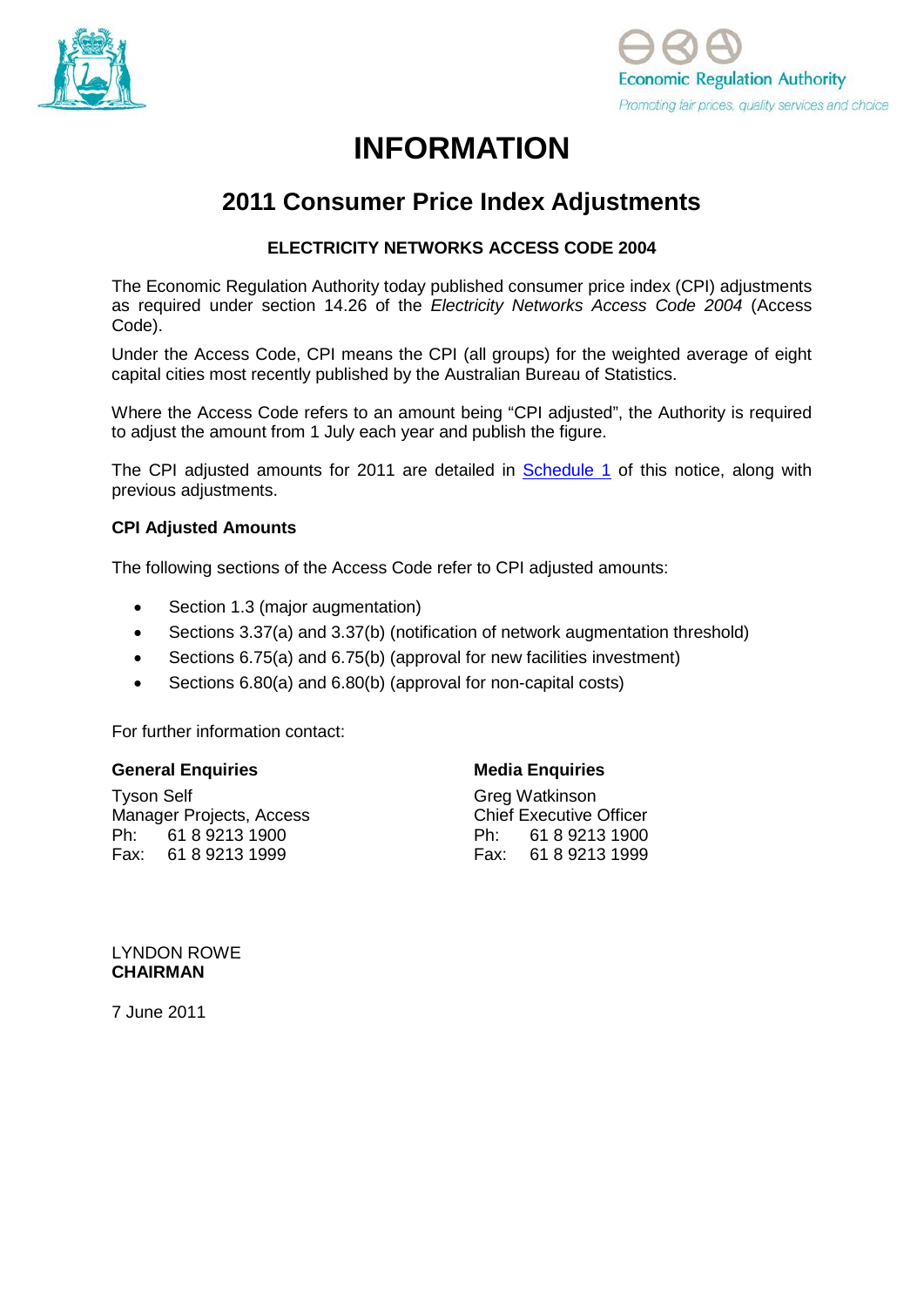## **SCHEDULE 1**

## **Table 1: Consumer Price Index (March Quarter)**

| Year | <b>March Quarter</b> | <b>March Quarter</b><br><b>Previous Year</b> | % Change |
|------|----------------------|----------------------------------------------|----------|
| 2004 | 144.1                |                                              |          |
|      |                      |                                              |          |
| 2005 | 147.5                | 144.1                                        | 2.36%    |
| 2006 | 151.9                | 147.5                                        | 2.98%    |
| 2007 | 155.6                | 151.9                                        | 2.44%    |
| 2008 | 162.2                | 155.6                                        | 4.24%    |
| 2009 | 166.2                | 162.2                                        | 2.47%    |
| 2010 | 171.0                | 166.2                                        | 2.89%    |
| 2011 | 176.7                | 171.0                                        | 3.33%    |

<span id="page-1-0"></span>*Source: Australian Bureau of Statistics. Cat. No. 6401.0 – Consumer Price Index, Australia.*